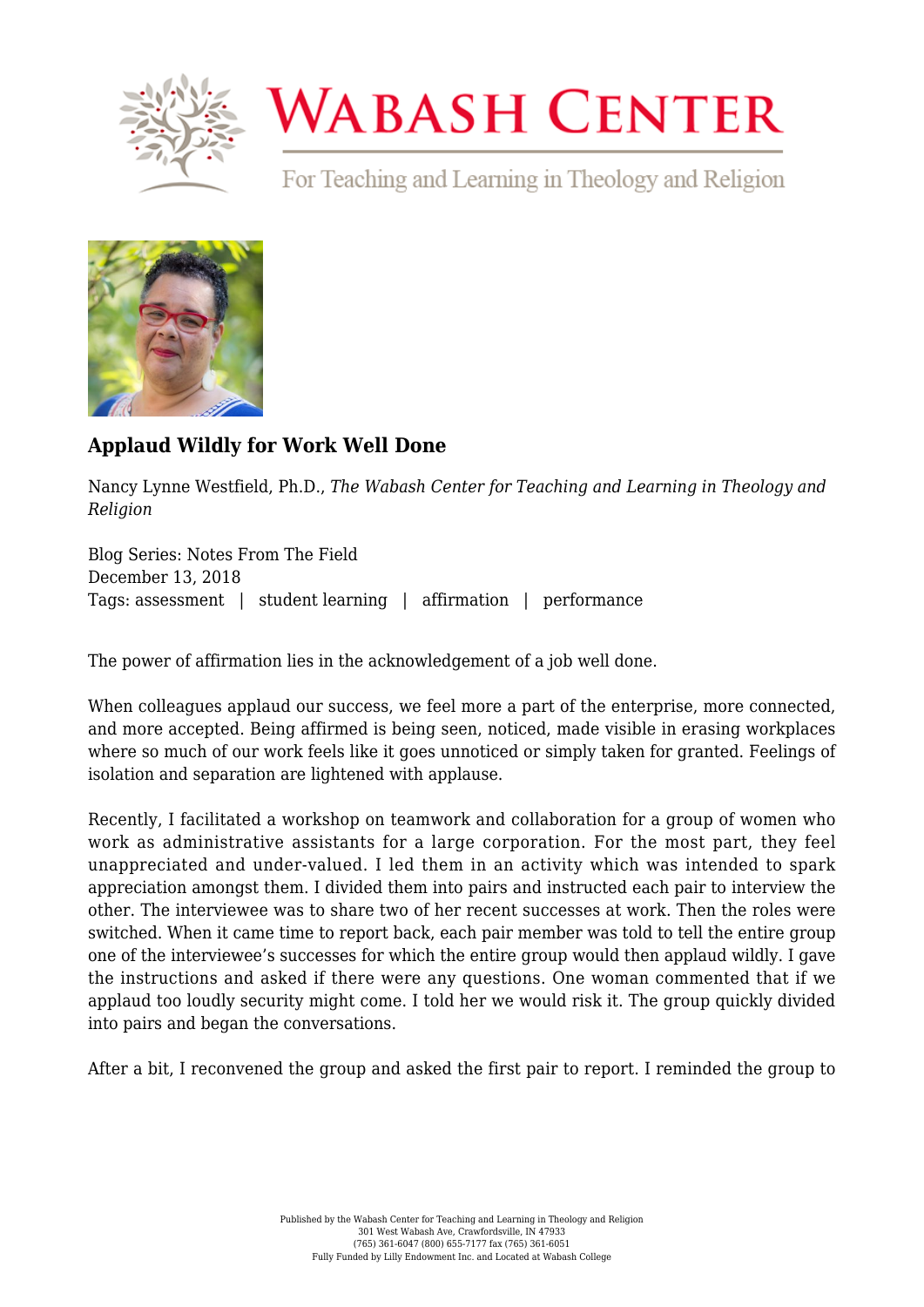get ready to applaud for each person. The first woman told of her partner's success. I began applauding and the group members joined in. With each success story, I extended the applause and added a cheer and called out the woman's name. The group followed suit. Smiles appeared on each face, and the woman being applauded sat up a little straighter in her chair and smiled- -a little bit. By the time we finished, the energy in the room was vibrant. It was an affirmation fest!

At the end of the last session, as our benediction, we repeated the exercise. Rather than being interviewed, each woman told of an accomplishment she had in the last week or so. Without prompting, the women applauded wildly for each other. Security did not come. I encouraged the women to find ways to routinely inquire about each other's professional successes as well as personal accomplishments. I ended the session, gathered my belongings, and opened the door to leave. A senior executive was standing in the hallway. He looked surprised when the door opened. He commented, without smiling or making eye contact, in a chastising tone, "You all are very raucous." I said, "We most certainty are," as I walked past him without stopping.

The postal service was still the preferred mode of communication for important documents when I was working on my dissertation. I had sent my advisor a draft of two chapters. When the mail was delivered to our home, there was a thick, thick envelope. I looked at the address label. The huge envelope was for me, from my advisor. My heart sank. I was mortified. Why was the package sooo thick? I assumed that she did not like my work and had included the paperwork needed for me to withdraw from the program. I assumed she hated my work and wrote, in many pages, to inform me of my inadequacy. My fears paralyzed me. I left the package unopened for a day–too afraid to open it.

Finally–after having driven my family crazy with my whining and self-criticism–I opened the package. Much to my surprise, relief, and delight, my advisor had so thoroughly read my work that her comments, affirmations, and edits were two pages for every one page I had written. My advisor had done the closest read I had ever received on my work. Her extensive comments were on the ways I could continue to strengthen already sound chapters. Her affirmation reduced me to tears. What she thought of my work meant the world to me. Hearing that my work was good and could be made better was a life-changing experience. Knowing that she poured over my work, considered my assertions, and resonated with my argument, made me take my own thoughts more seriously. It made me want to write better, deeper, more clearly. She had sent me a package of affirmation.

When I was in elementary school, on report card day, my brother and I received \$1 for every A, 50 cents for every B, nothing for a C, and we owed our parents for anything lower than a C. My parents were not paying us for the grades we made. They were affirming us, in a very tangible and pleasant way, for our hard work. They were teaching us that our good grades needed to be celebrated. They wanted us to know that our good grades were noticed and that our good grades were a point of pride. After we were paid by my father, my brother would ask to go to the store so he could spend his bounty. I, more frugal, put mine in the log cabin bank on my dresser. I was planning on buying a blue Ford Mustang on my 16th birthday.